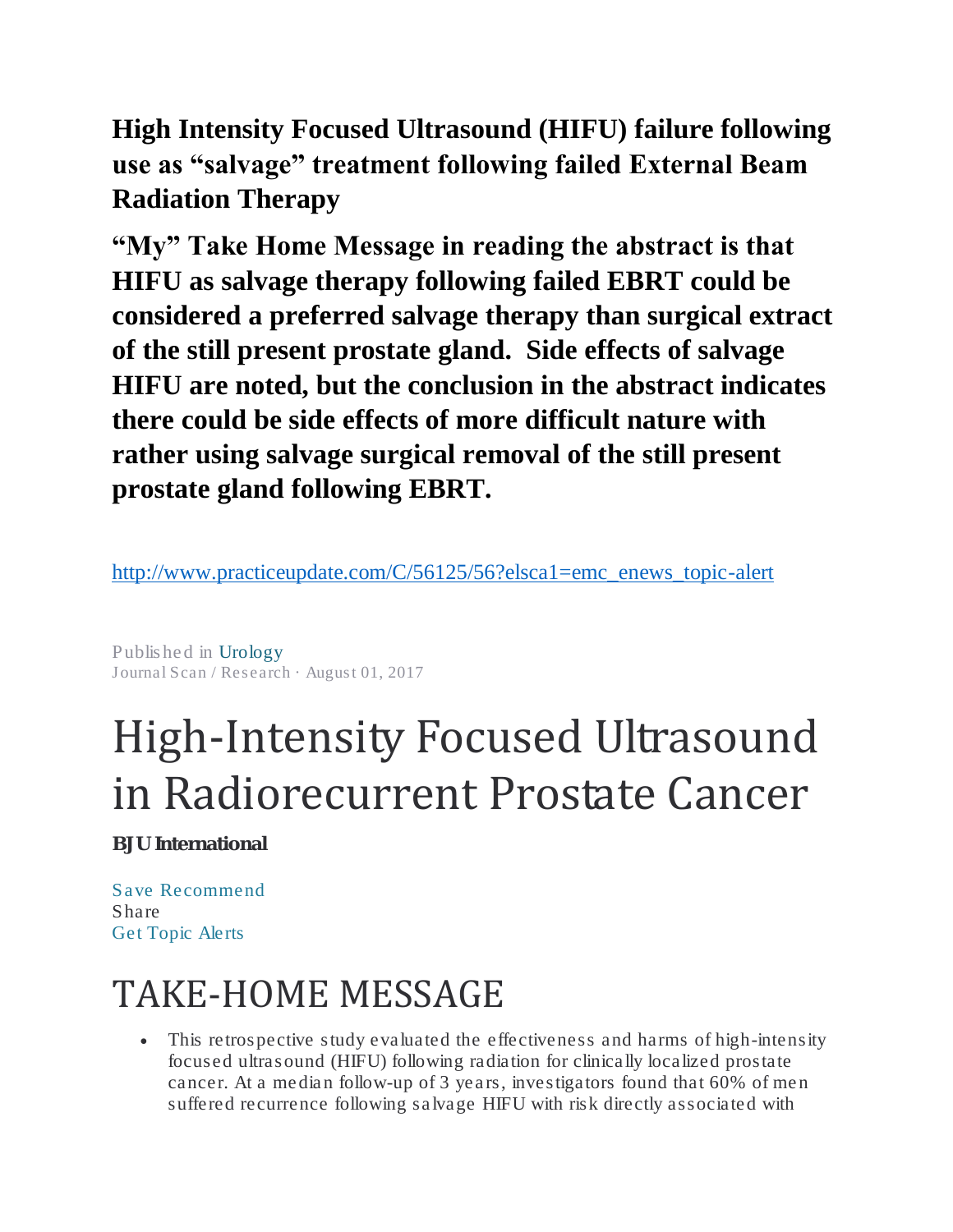D'Amico risk strata. While the majority of patients reported satisfactory functional results following salvage HIFU, 8% experienced bladder neck stricture and 2% had rectourethral fistula.

• There remains a relatively high risk of recurrence following salvage HIFU, particularly among men with intermediate- and high-risk disease. HIFU may serve a role in well-selected individuals following definitive radiation therapy, and these data may be used to guide expectations following treatment.

– Matthew Resnick, MD, MPH, MMHC

# abstract

This abstract is available on the publisher's site.

[Access this abstract now](http://onlinelibrary.wiley.com/doi/10.1111/bju.13831/abstract) 

## **OBJECTIVE**

To assess short- to medium-term cancer control rates and side effects of focal salvage high- intensity focused ultrasound (HIFU).

#### MATERIALS AND METHODS

A retrospective registry analysis identified 150 men who underwent focal salvage HIFU (FS-HIFU) (Sonablate 500) between November 2006 and August 2015. Metastatic disease was excluded by nodal assessment on the pelvic MRI, a radioisotope bone scan and positron-emission tomography (PET) imaging (choline-18Ffluorodeoxyglucose PET or choline PET-CT). In our current clinical practice, metastatic disease must be excluded by both choline PET and bone scan. Localization of cancer was carried out using multiparametric MRI of the prostate (T2-weighted, diffusionweighted and dynamic contrast-enhanced imaging) with systematic or template prostate mapping biopsies. The primary outcome was a composite failure incorporating biochemical failure (BCF) and/or positive localized or distant imaging results and/or positive biopsy and/or systemic therapy and/or metastases/prostate cancer-specific death. The secondary outcome was BCF using the Phoenix-ASTRO definition (prostatespecific antigen [PSA] nadir + 2 ng/mL). We used Kaplan-Meier analysis and Cox proportional hazards regression to quantify the effect of the determinants on the endpoints.

### RESULTS

The mean (standard deviation [sd]) patient age at focal salvage HIFU was 69.8 (6.1) years and the median (interquartile range [IQR]) PSA pre-focal salvage HIFU was 5.5 (3.6-7.9) ng/mL. The median (IQR) follow-up was 35 (22-52) months. Patients were